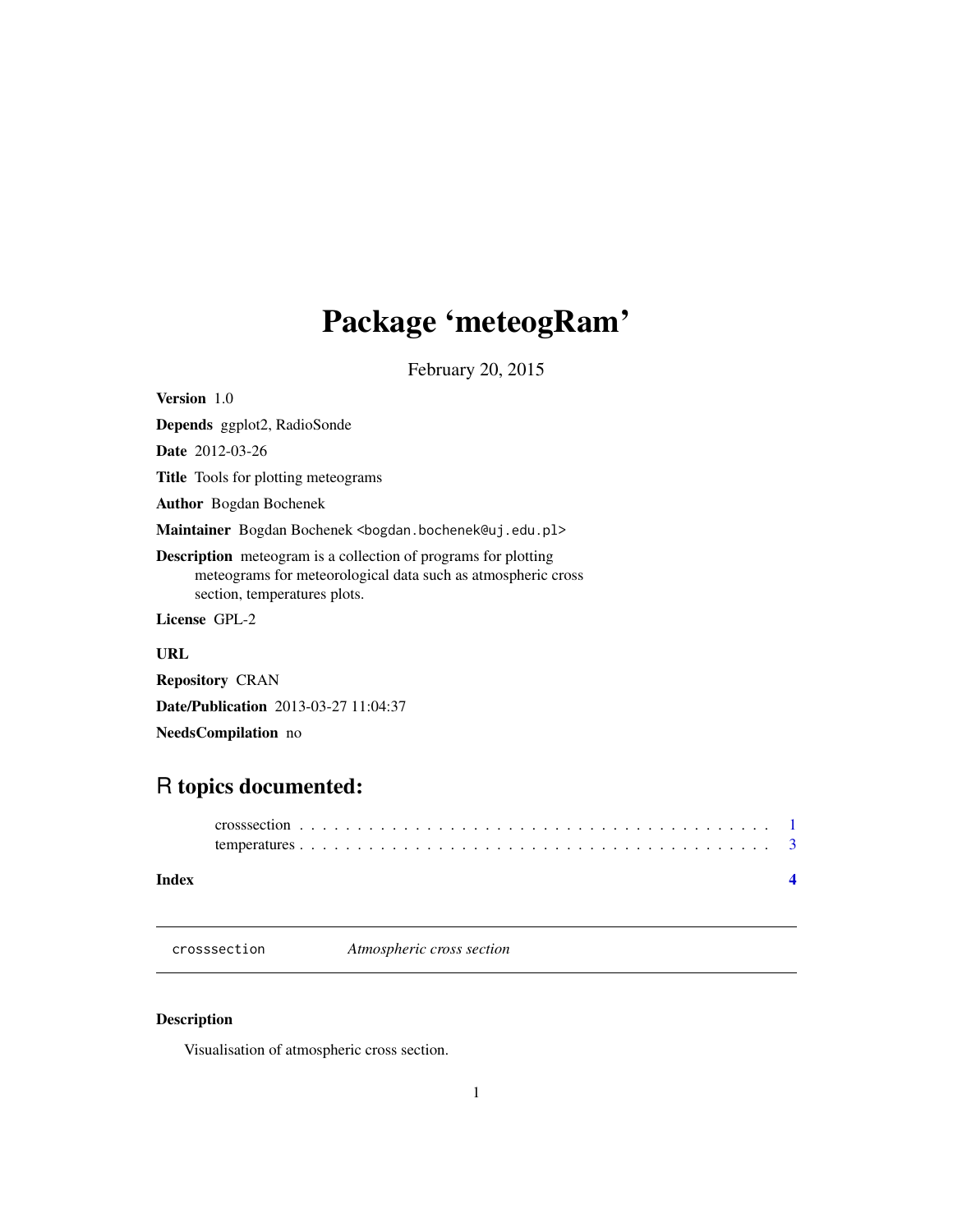#### Usage

```
crosssection(humi,wind,temperature,plot.temp=TRUE,plot.wind=TRUE,
colors=c("brown", "yellow","green"),ylab_tics,ylab,
h_limit,h_step,p_nr)
```
#### Arguments

| humi        | R dataframe with humidity values for different pressure levels and different time<br>steps. Data must be organized in following way: in rows time steps, from the<br>first time step in the first line, to the last time step in the last line, in columns<br>pressure levels, from the highest pressure level in the first column (e.g. 1000<br>hPa) to the lowest pressure level in the last column (e.g. 100 hPa)                                                               |
|-------------|------------------------------------------------------------------------------------------------------------------------------------------------------------------------------------------------------------------------------------------------------------------------------------------------------------------------------------------------------------------------------------------------------------------------------------------------------------------------------------|
| wind        | R dataframe with wind u and v components for different pressure levels and<br>different time steps. Data must be organized in following way: in rows time<br>steps, from the first time step in the first line, to the last time step in the last line,<br>in columns pressure levels, first all u components of wind, than v components,<br>from the highest pressure level in the first column (e.g. 1000 hPa) to the lowest<br>pressure level in the last column (e.g. 100 hPa) |
| temperature | R data frame with temperature values for different pressure levels and different<br>time steps. Data must be organized in following way: in rows time steps, from<br>the first time step in the first line, to the last time step in the last line, in columns<br>pressure levels, from the highest pressure level in the first column (e.g. 1000)<br>hPa) to the lowest pressure level in the last column (e.g. 100 hPa)                                                          |
| plot.temp   | Logical, if TRUE plot temperature                                                                                                                                                                                                                                                                                                                                                                                                                                                  |
| plot.wind   | Logical, if TRUE plot wind                                                                                                                                                                                                                                                                                                                                                                                                                                                         |
| colors      | Colors for humidity contours, must define 3 colors like in: colors=c("brown",<br>"yellow","green")                                                                                                                                                                                                                                                                                                                                                                                 |
| ylab_tics   | Possition of y ticks, from 0 to 1. $0$ - the highest pressure, 1 - the lowest one.                                                                                                                                                                                                                                                                                                                                                                                                 |
| ylab        | y label names, for example ylab=c(1000,800,600,400,200,100)                                                                                                                                                                                                                                                                                                                                                                                                                        |
| h_limit     | length of forecast in hours, for example h_limit=54                                                                                                                                                                                                                                                                                                                                                                                                                                |
| h_step      | time step of forecast in hours, for example h_step=3                                                                                                                                                                                                                                                                                                                                                                                                                               |
| p_nr        | number of pressure levels = number of columns in indata                                                                                                                                                                                                                                                                                                                                                                                                                            |

#### Author(s)

Bogdan Bochenek

#### Examples

```
data(example_humi)
data(example_wind)
data(example_temperature)
crosssection(humi,wind,temperature,plot.temp=TRUE,plot.wind=TRUE,
colors=c("brown", "yellow","green"),
ylab_tics=c(0,0.2,0.4,0.6,0.8,0.9),
ylab=c(1000,800,600,400,200,100),
h_limit=54,h_step=3,p_nr=10)
```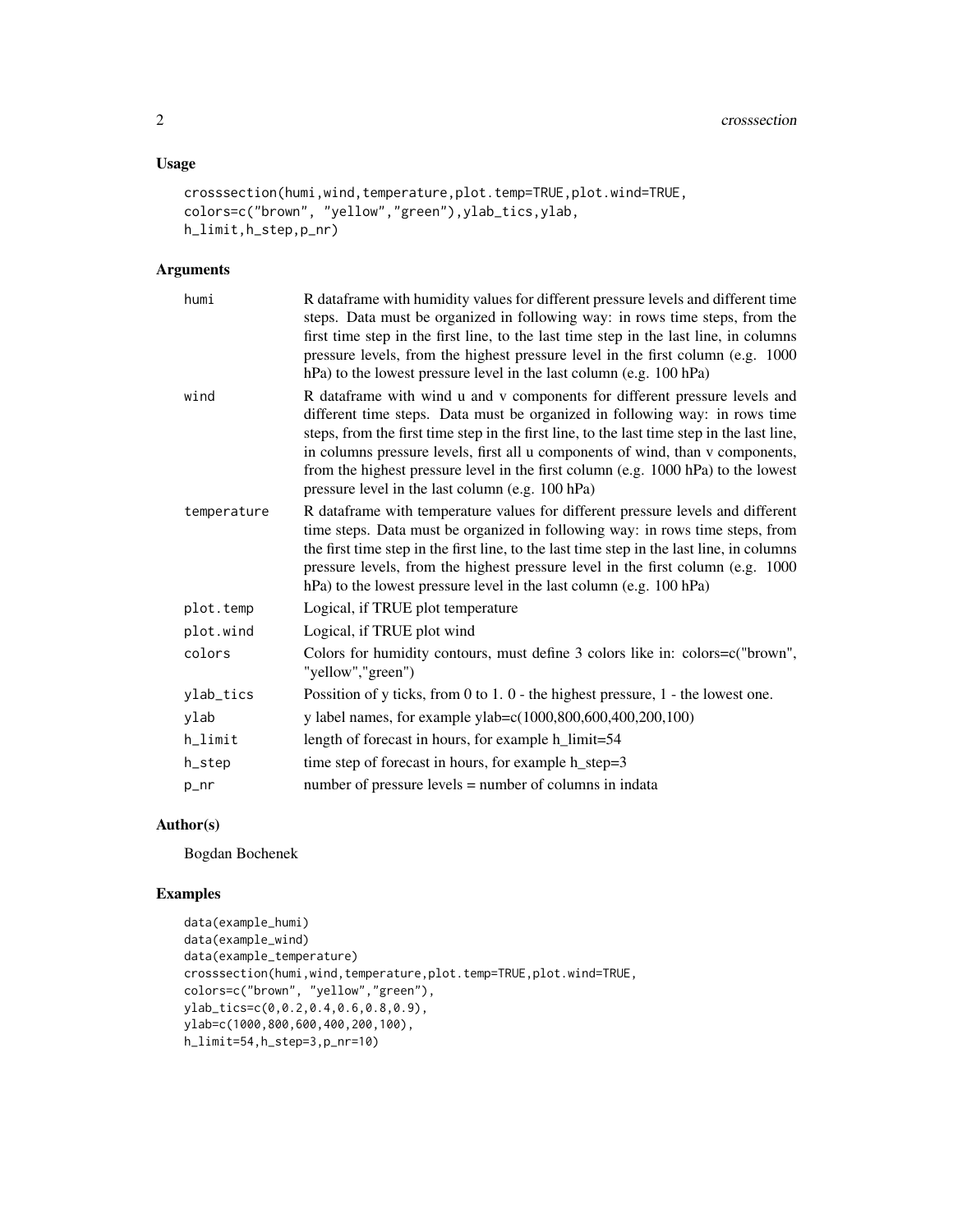<span id="page-2-0"></span>

#### Description

Visualisation of temperatures.

#### Usage

```
temperatures(temperature.data,plot.dewt=TRUE,plot.surf=TRUE,
plot.min_max=TRUE)
```
#### Arguments

temperature.data

|           | R data frame with 6 columns: time in hours, temperature at 2 meters, minimal   |
|-----------|--------------------------------------------------------------------------------|
|           | temperature at 2 meters, maximal temperature at 2 meters, surface temperature, |
|           | dew point temperature, temperature, data should have at least Temperature and  |
|           | time columns. Dataframe should have nomes as follow: time, Temperature,        |
|           | minT, maxT, Tdew, surf.temp                                                    |
| plot.dewt | Logical, if TRUE plot dew point temperature                                    |

plot.min\_max Logical, if TRUE plot min and max temperatures

#### Author(s)

Bogdan Bochenek

#### Examples

```
data(example_temperature.data)
temperatures(temperature.data,plot.dewt=TRUE,plot.surf=TRUE,
plot.min_max=TRUE)
```